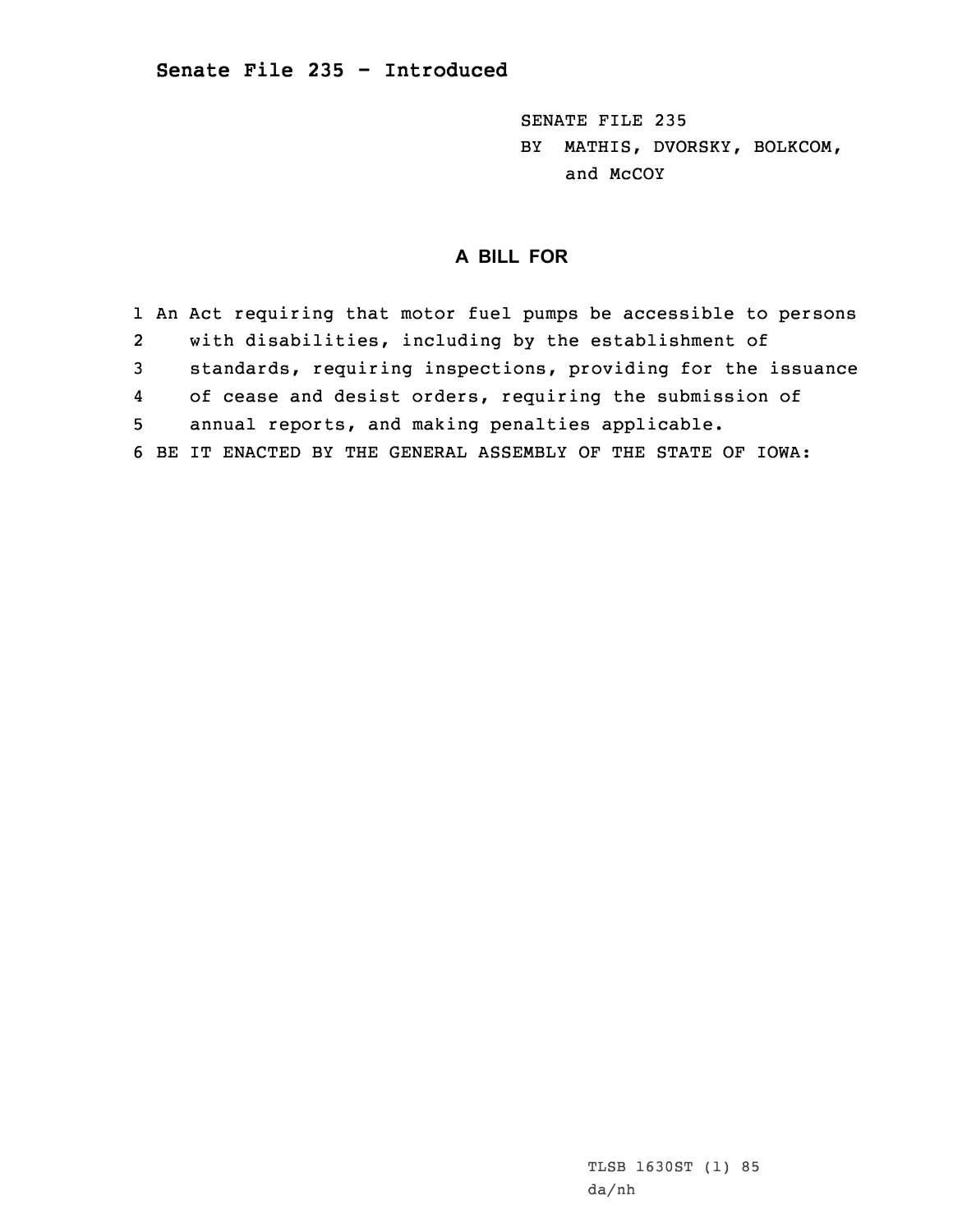1 Section 1. NEW SECTION. **214.12 Motor fuel pumps ——** 2 **accessibility —— rules.**

 The department shall adopt rules to provide standards for motor fuel pumps to accommodate persons with disabilities. 1. The rules shall supplement Tit. III of the federal Americans with Disabilities Act of 1990, as provided in 42 U.S.C. § 12181 et seq., its implementing regulations, including 28 C.F.R. pt. 36, and the 2010 standards for accessible design published by the United States department of justice.

 2. The rules shall require that <sup>a</sup> sign be posted in <sup>a</sup> conspicuous manner on or near each motor fuel pump. The sign must state the hours when <sup>a</sup> customer will receive personal assistance from the retail dealer in obtaining motor fuel from the motor fuel pump. In addition, at least one motor fuel pump must be equipped with <sup>a</sup> large call button that is accessible from the motor fuel pump which will notify the retail dealer that personal assistance is needed. The call button must be capable of being accessed from inside <sup>a</sup> customer's vehicle in <sup>a</sup> manner that allows the button to be pushed with <sup>a</sup> closed hand. Sec. 2. NEW SECTION. **214.13 Motor fuel pumps —— cease and desist order —— inspection and compliance report.**

22 1. During its regular inspection of <sup>a</sup> motor fuel pump at <sup>a</sup> retail motor fuel site, as provided in section 214.11, the department shall determine whether <sup>a</sup> retail dealer is in compliance with rules adopted pursuant to section 214.12. 2. Upon determining that <sup>a</sup> violation of <sup>a</sup> rule adopted pursuant to section 214.12 requires immediate corrective action, the department shall issue <sup>a</sup> cease and desist order in <sup>a</sup> manner consistent with chapter 17A. The order shall prevent the retail dealer from selling or offering to sell motor fuel at the retail motor fuel site until the violation is corrected. The department or the attorney general may enforce the cease and desist order by petitioning the district court of Polk county or the county where the retail motor fuel site is located.

-1-

LSB 1630ST (1) 85 da/nh 1/2